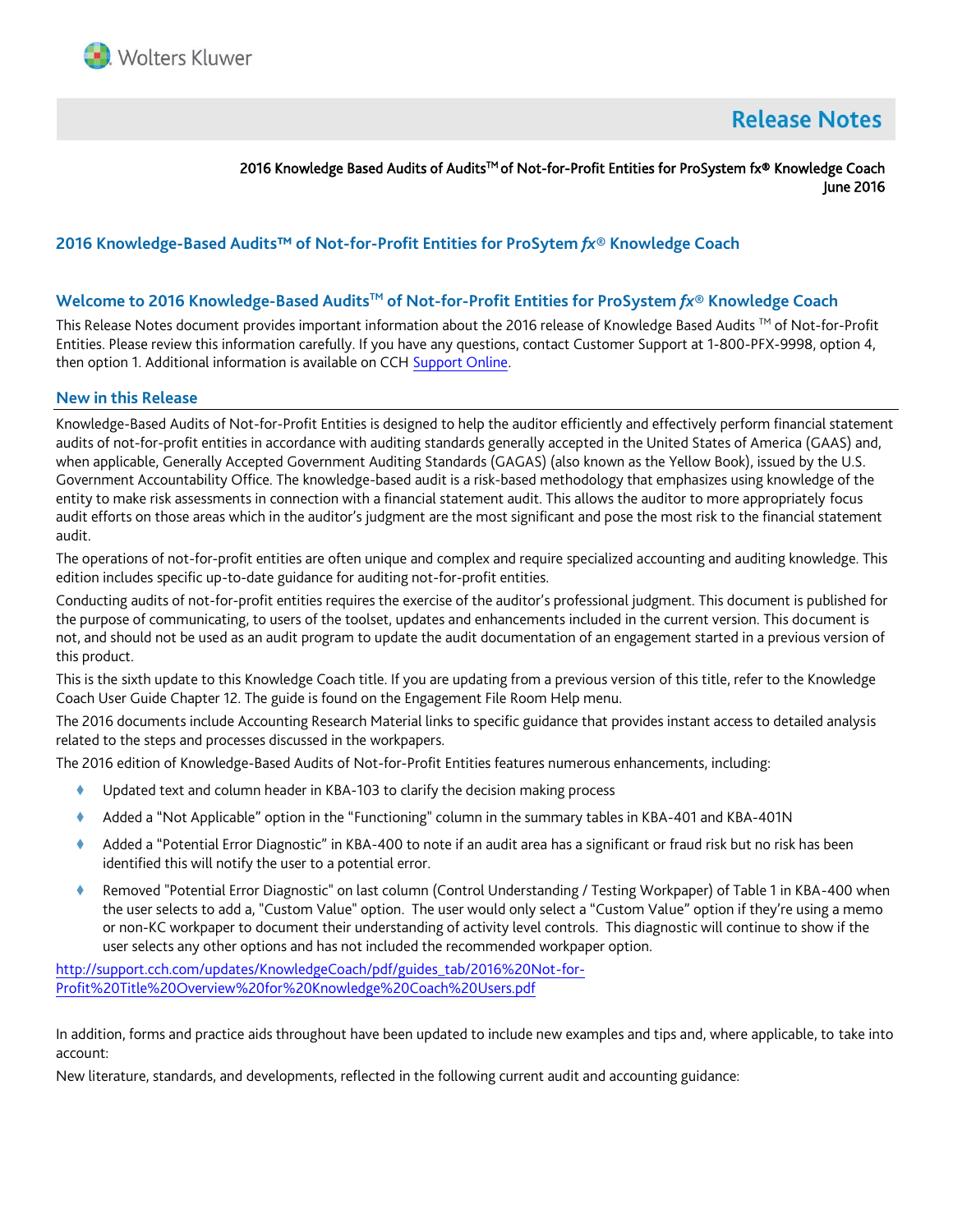- SAS No. 129, Letters for Underwriters and Certain Other Requesting Parties;
- Government Auditing Standards (GAGAS) 2011 Revision (Yellow Book;
- OMB Circular A-133 Audits of States, Local Governments, and Non-Profit Organizations (Single Audit or Circular A-133) (where still applicable, otherwise the Uniform Administrative Requirements, Cost Principles, and Audit Requirements for Federal Awards contained in the 2nd Code of Federal Regulations, Part 200 – 2CFR200); and
- AICPA Code of Professional Conduct—Revised; changes to ET Section 1.295, Nonattest Services, and Chapter 3 of the Yellow Book, including a new framework for independence with conditions, remediation, and safeguards; and guidance in the most recent editions of the AICPA Audit and Accounting Guide, Not-for-Profit Entities.

# **Additional Information on Knowledge Coach and the KBA Methodology**

Knowledge-Based Audit (KBA) Methodology - Allows the results of one set of procedures to become the input for the next. The key components of the KBA methodology include:

- An Overview that guides auditors through the methodology;
- Knowledge-Based Audit documents, integral to the risk assessment and overall audit processes, which contain steps and procedures required by GAAS;
- Customizable Audit Programs that take auditors through related steps and procedures;
- Practice Aids to help auditors complete steps or processes outlined in the Knowledge-Based Audit documents and Audit Programs;
- Auditor's Reports that provide a variety of sample auditor's opinions on audited financial statements; and
- Correspondence documents that provide sample letters to be used to comply with GAAS requirements and in many other common situations.
- The AICPA's Auditing Standards Board's (ASB) Risk Assessment Standards The practice aids and tools in the 2016 Knowledge-Based Audits of Not-for-Profit Entities are designed around the AICPA's risk assessment and clarified standards to assist auditors of nonpublic not-for-profit entities by:
	- Facilitating compliance with GAAS and GAGAS;
	- Encouraging more effective audits through tailored audit programs and comprehensive practice aids;
	- Helping auditors to focus on and respond to identified audit risks; and
	- Enhancing audit documentation.

# ProSystem fx® Knowledge Coach

- ProSystem fx® Knowledge Coach functionality allows auditors/accountants to use the Knowledge-Based-Audit methodology more efficiently by eliminating the need for duplicate entry of the same information, tailoring audit documentation to each particular engagement, and documenting the link between risks identified and procedures performed. AUD-100 Tailoring Question Workpaper is a document in Knowledge Coach that presents engagement-level questions designed to aid in tailoring the engagement documentation to fit each client. Completing the questions helps the auditor avoid duplication and unnecessary workpapers.
- Before you begin your audit, please review the guidance in AUD-101 Overall Audit Program. This workpaper is intended to be your road map through a Knowledge-Based Audit methodology. You should start your audit with AUD-100 Tailoring Question Workpaper and AUD-101 Overall Audit Program.
- Risks can be captured via the Risk Summary task pane from any Knowledge Coach workpaper by the current editor of KBA-502 Summary of Risk Assessments. This allows the user to continuously assess risks during the engagement. Several workpapers prompt the consideration of the presence of risks, but the Risk Summary task pane must be used to document those risks. All documented risks flow to the Risk Summary. To ensure risks show in findings tables, make sure to check the "workpaper identified in" field of the Risk pane.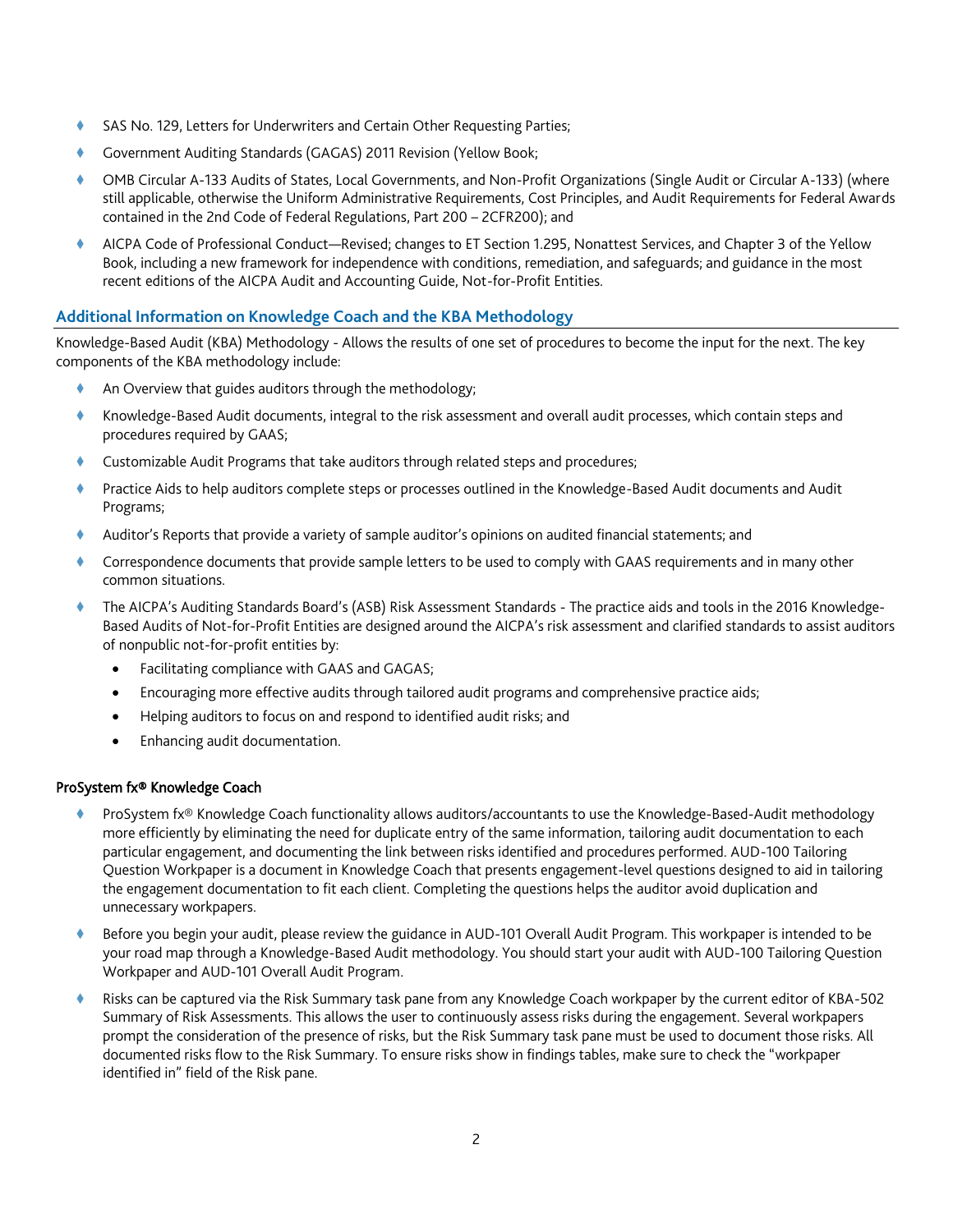- Information Flow helps cut down on the time spent duplicating information across forms. In addition, the flow of consistent information ensures that information and updates to information are not missed between workpapers. Drill-down functionality helps the user navigate quickly to the source of the information, aiding in the review of the audit file.
- Diagnostics help keep track of unresolved issues like unanswered questions, incomplete risks, program steps not linked to risks or relevant assertions, missing workpaper, and more.
- Links to Accounting Research Manager (ARM)-If you subscribe to an ARM library that includes audit content, you can link directly to source material from Resources within Knowledge Coach workpapers. These links have been updated to reference to the accounting standards under the FASB Accounting Standards Codifications and the auditing standards issued by the AICPA. Also, if you subscribe to the Knowledge-Based Audits of Not-for-Profit Entities Guide on ARM, you can take advantage of links to the audit guide material from within the Knowledge Coach documents.
- Interpretive Guidance is integrated into each Knowledge Coach template through the Tips view of each new task pane. Informational features include Practice Points, Examples, Optional Workpapers, and Resources to help auditors work more effectively and efficiently. You can also navigate from Resources within a document or the tip pane directly to CCH's Accounting Research Manager and industry audit guides by simply clicking on the Reference.

### Important Notes

- Make sure to save changes to workpapers before closing the workpaper or the binder to ensure data is correctly updated.
- If your Current Editor Knowledge Coach MS® Word workpapers become read-only or crash, please do the following:
	- o Keep the binder with the affected workpapers open.
	- o Highlight the workpaper in the binder window and go to Tools > Save Knowledge Coach Answers.
- Knowledge Coach cannot be used within the Shared File Room (SFR) feature of Engagement. However, Knowledge Coach workpapers can be shared across team members through check in, check out, workpaper assignment, syncing to the central file room and through peer-to-peer sync in the same way other Engagement workpapers are shared.

### System Requirements

- This title MUST be used with ProSystem *fx* ® Engagement version 7.2 or higher, ProSystem *fx*® Knowledge Coach version 2.2, and 2015 Financial Statement Base v7 and higher. If you have not installed the ProSystem fx® Engagement 7.2 and Knowledge 2.2 Update May 2016, ensure that you do so before using this title. If you are upgrading from ProSystem *fx*® Engagement 7.1 or lower please contact Technical Support at 1-800-PFX-9998, option 4 for detailed instructions.
- A minimum of 4GB of RAM is required for optimal performance when opening and navigating through ProSystem *fx*® Knowledge Coach workpapers.

#### **Download Instructions**

Download the 2016 Knowledge Based Audits of Not-for-Profit Entities from the ProSystem *fx* ®Knowledge Coach Updates section of the ProSystem *fx*® Engagement Support Web site at the following URL: [http://support.cch.com/updates/KnowledgeCoach,](http://support.cch.com/updates/KnowledgeCoach) then select the Knowledge Coach Series and Download file link next to the 2016 Knowledge-Based Audits of Not-for-Profit Entities. On some occasions the content package file (.KCP) will download with the extension changed to .ZIP. If this occurs, please change the extension of the downloaded file to KCP using all capital letters.

You must install the 2015 Financial Statement Base v7 title before installing the 2016 Knowledge Based Audits of Not-for-Profit Entities.

The Financial Statement Base title is also available at the following link:<http://support.cch.com/updates/KnowledgeCoach>

If you have already installed this title for 2016 Knowledge-Based Audits of Not-for-Profit Entities, ensure you have the latest Knowledge Coach Content Update installed.

Important: ProSystem *fx*® Engagement version 7.2 or higher and Knowledge Coach version 2.2 must be installed on the computer in order to install this Knowledge Coach title. Additional requirements include Microsoft® Office 2010, Microsoft® Office 2010 Primary Interop Assemblies (PIA) and Visual Studio® 2005 Tools for the Office Second Edition Runtime, Visual Studio® Tools for Office System Runtime version 3.0, and Visual Studio® Tools for the Office System 3.0 Runtime Service Pack 1., Visual Studio® Tools for Office Runtime 4.0 (VSTOR) (32-bit version for 32-bit OS and 64-bit version for 64-bit OS).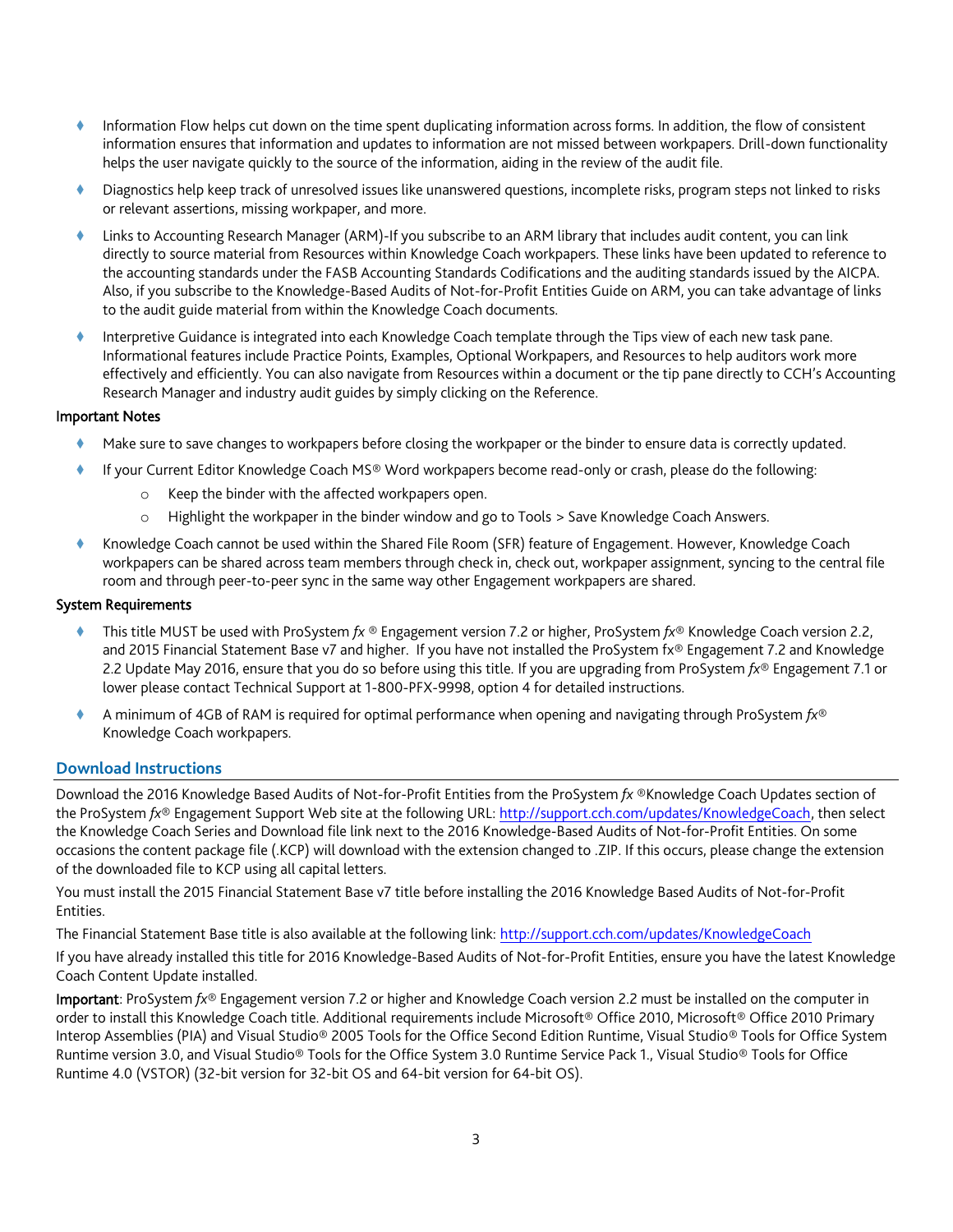The 2016 Knowledge-Based Audits of Not-for-Profit Entities (6/9/2016). KCP download is a proprietary file that must be installed from within Engagement. Save this KCP file to a location on your local drive and follow the Installation Instructions included in the Release Bulletin.

### **Installation Instructions**

Once you have downloaded your Knowledge Coach title, you will need to add it to the list of titles within ProSystem *fx* ® Engagement. The only additional system requirement is approximately 75MB of disk space to store your Knowledge Coach Program content files. Please refer to the ProSystem *fx* ® Engagement with Knowledge Coach Release Notes for any other system requirements.

After downloading the 2016 Knowledge Based Audits of Not-for-Profit Entities, do the following:

- Launch the ProSystem *fx* ® Engagement Workpaper Management application so that the Local File Room is displayed. Select Tools > Knowledge Coach Titles.
- The Knowledge Coach Titles window will be displayed.
- Choose Add Title.
- Browse to the title package file (\*.KCP) that you previously downloaded from the ProSystem *fx* ® Knowledge Coach Support Web site.
- Choose Open.
- The system will display a progress indicator while the title package is added. You will receive a message that the title has been successfully installed once the process is complete.

Once the title is added, you must release it, so that other staff members in your firm can use it. You may also wish to "unrelease" previous versions of the title.

To unrelease a title:

- Select a version of the KBA Not-for-Profit Entities title.
- Choose Unrelease Title. The date will be removed from the Date released column and staff that do not have the staff group property right to insert unreleased titles will not be able to insert the unreleased titles into a binder.

Note: You can determine this access in the ProSystem *fx*® Engagement Admin module by selecting a staff group and choosing File > Properties > Content "Insert Knowledge Coach workpapers from unreleased titles" option.

To release a title:

- Select one of the Knowledge Coach titles in the list that has been added but is not yet released.
- Choose Release Title. The current date and time will be displayed in the Date released column, and the status will change to "Released."

Note: You must add and assign a Knowledge Coach module as well as the Knowledge Coach title license in the ProSystem *fx* ® Engagement Administrator before using the workpapers.

Important: Once the 2016 Knowledge-Based Audits of the Not-for-Profit Entities titles have been added and released, they will be automatically deployed to other staff members when they login to the "Office" location, or when they synchronize a binder that contains Knowledge Coach workpapers from this title.

#### **Online Permission Key**

Permission key files may be downloaded from our Web site a[t https://prosystemfxsupport.tax.cchgroup.com/permkey/download.aspx](https://prosystemfxsupport.tax.cchgroup.com/permkey/download.aspx)  or when adding or updating the new licenses within ProSystem *fx*® Engagement with Knowledge Coach version 7.2 and higher. After updating the license file in the ProSystem *fx*® Engagement Admin module, licenses need to be assigned to the staff who will use 2016 Knowledge-Based Audits of Not-for-Profit Entities.

If you have not already established a Single Sign-on (SSO) account with Customer Service, we urge you to do so at this time.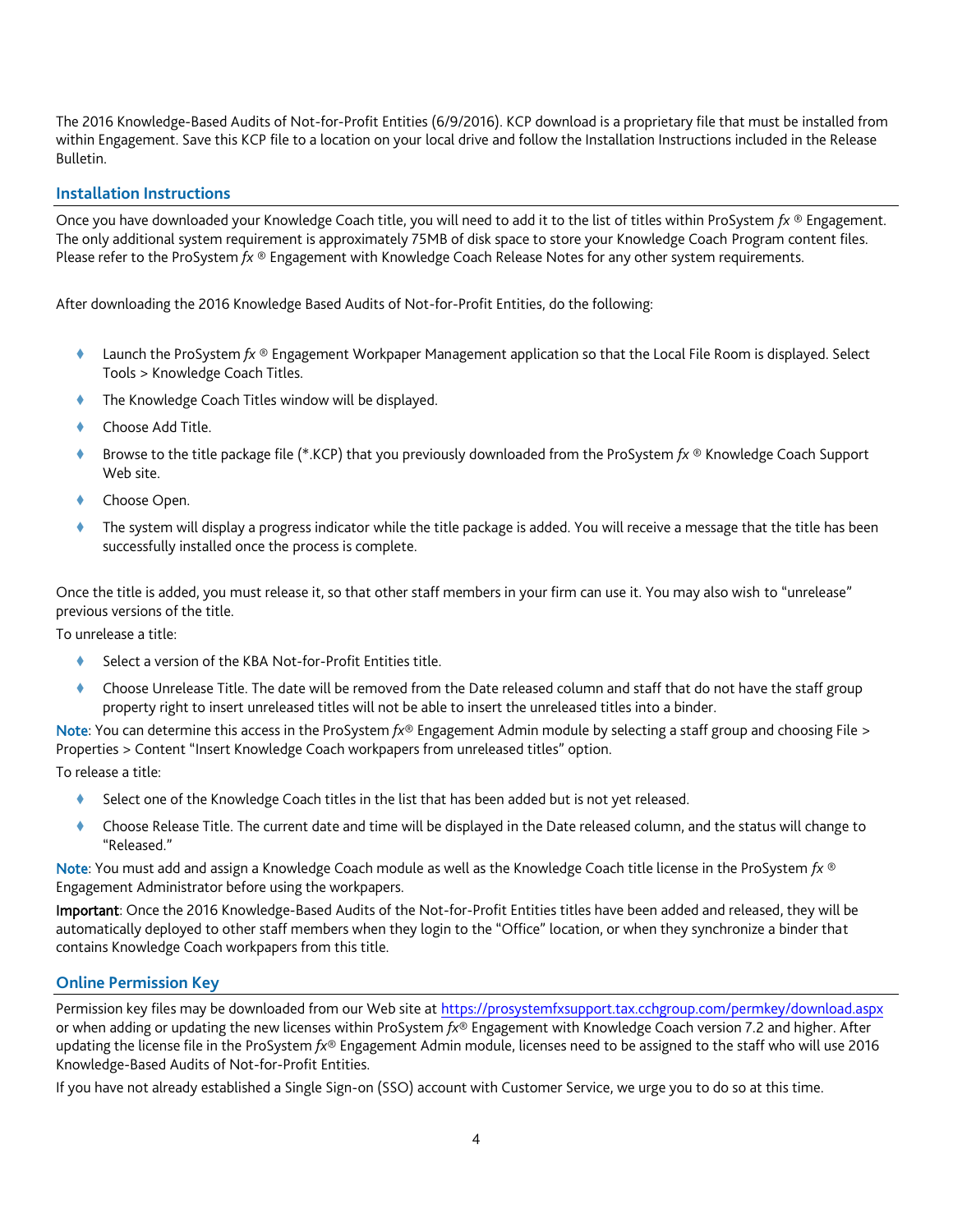Permission keys are no longer generally distributed via floppy diskette. You can choose to continue receiving the diskette by going to <https://prosystemfxsupport.tax.cchgroup.com/service/accountadmin/> , clicking the Firm Administration link, and making the appropriate selection (SSO access is required), or by contacting Customer Service at 1-800-PFX-9998, option 4.

# **Accounting Research Manager**

CCH's Accounting Research Manager is the most comprehensive, up-to-date and objective online database of financial reporting literature. It includes all authoritative and proposed accounting, auditing, and SEC literature, plus independent, expert-written interpretive guidance.

Our Weekly Summary email newsletter highlights the key developments of the week, giving you assurance that you have the most current information. It provides links to new FASB, AICPA, SEC, EITF, and IASB authoritative and proposal-stage literature, plus guidance from financial reporting experts.

Our team of content experts updates the system on a daily basis, so you can stay as current as possible. What's more, our experts attend critical, standard-setting meetings and summarize the results for you, which means you'll learn of newly released literature and deliberations of current financial reporting projects as soon as they occur! Plus, you'll benefit from their easy-to-understand technical translations. Our expert's interpretations clearly lay out what the rules mean from your perspective.

Also available in the Knowledge-Based Audits of Not-for-Profit Entities title, a guide that helps you comply with the most recent professional standards and guidance for the conduct of compilations and reviews and to integrate the use of practice aids, tools, and other resources with its guidance. This publication supplements and complements the Knowledge-Based documents that are available in Knowledge Coach.

With Accounting Research Manager, you maximize the efficiency of your research time, while enhancing your results. Learn more about our content, our experts, and how you can request your free trial by visiting [http://www.accountingresearchmanager.com.](http://www.accountingresearchmanager.com/) You can also access the Accounting Research Manager Web site by selecting the item in ProSystem *fx* ® Engagement from the Guidance tab on the Shortcuts bar in the Binder window.

Reference to Accounting Research Manager (ARM) – If you subscribe to an ARM library that includes NFPs content, you can link directly to source material from Resources within Knowledge Coach documents. These links have been updated to refer to the accounting standards under the FASB Accounting Standards Codifications. Also, if you subscribe to the Knowledge-Based Audits of Not-for-Profit Entities Guide on ARM, you can take advantage of references to the guide material from within the Knowledge Coach documents.

# **Using Your Knowledge Coach Content**

To use your Knowledge Coach Workpaper Templates, open a binder in ProSystem *fx*® Engagement, select the workpaper tab into which you would like to insert the workpaper, and select New Knowledge Coach Workpaper from the toolbar or File menu. The New Knowledge Coach Workpaper dialog appears (Figure 1).

Select the New Knowledge Coach Title with the content you would like to use. You can only select titles you have installed. The information displayed changes to reflect the workpaper organization available for the selected title. Select the Knowledge Coach Workpaper Templates to insert into your binder and click OK. The Selected Workpaper Properties dialog appears. Each workpaper name is automatically loaded into the Name field. Add a workpaper index in the Index field and make any Name modifications you desire. You can also modify the tab location or the roll forward settings for each workpaper. Then click OK. The integrated Knowledge Coach workpaper is now inserted into your engagement binder. For more information on how to use Knowledge Coach workpapers in your binder, see the Knowledge Coach User Guide.



Figure 1 - New Knowledge Coach Workpaper